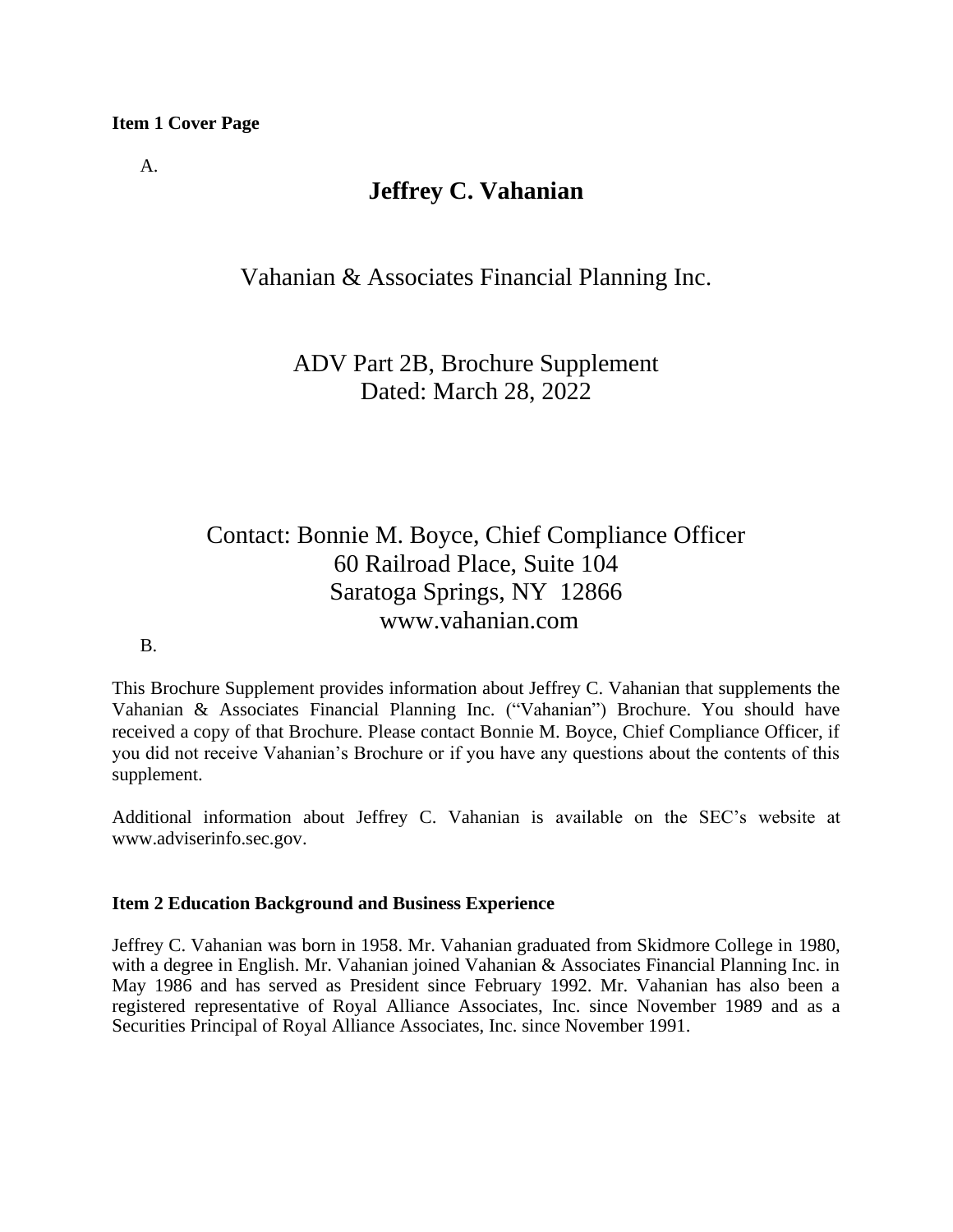Mr. Vahanian has been a CERTIFIED FINANCIAL PLANNER™ professional since July 5, 1991. Certified Financial Planner Board of Standards, Inc. ("CFP Board") owns the CFP® certification mark, the CERTIFIED FINANCIAL PLANNER™ certification mark, and the CFP® certification mark (with flame design) logo in the United States (these marks are collectively referred to as the "CFP® marks"). The CFP Board authorizes use of the CFP® marks by individuals who successfully complete the CFP Board's initial and ongoing certification requirements.

The CFP<sup>®</sup> certification is a voluntary certification; no federal or state law or regulation requires financial planners to hold CFP® certification. It is recognized in the United States and a number of other countries for its (1) high standard of professional education; (2) stringent code of conduct and standards of practice; and (3) ethical requirements that govern professional engagements with clients. Currently, more than  $90,000$  individuals have obtained CFP<sup>®</sup> certification.

To earn the right to use the CFP® marks, an individual must currently fulfill the following requirements:

- Education Complete a college-level course of study addressing the financial planning subject areas that CFP Board's studies have determined as necessary for the competent and professional delivery of financial planning services or an accepted equivalent, including [completion of a financial plan development capstone course,](https://www.cfp.net/become-a-cfp-professional/cfp-certification-requirements/education-requirement/capstone-course) and attain a Bachelor's Degree from an accredited college or university. CFP Board's financial planning subject areas include professional conduct and regulation, general principles of financial planning, education planning, risk management and insurance planning, investment planning, income tax planning, retirement savings and income planning, and estate planning;
- Examination Pass the comprehensive CFP® Certification Examination. The examination, administered in 6 hours, includes case studies and client scenarios designed to test one's ability to correctly diagnose financial planning issues and apply one's knowledge of financial planning to real world circumstances;
- Experience CFP Board requires 6,000 hours of experience through the Standard Pathway, or 4,000 hours of experience through the Apprenticeship Pathway that meets additional requirements; and
- Ethics Agree to be bound by CFP Board's *Code of Ethics and Standards of Conduct*, which put clients' interest first; acknowledge CFP Board's right to enforce them through its *Disciplinary Rules and Procedures;* comply with the *Financial Planning Practice Standards* which determine what clients should reasonably expect from the financial planning engagement and complete a CFP® Certification Application which requires disclosure of an individual's background, including involvement in any criminal, civil, governmental, or self-regulatory agency proceeding or inquiry, bankruptcy, customer complaint, filing, termination/internal reviews conducted by the individual's employer or firm.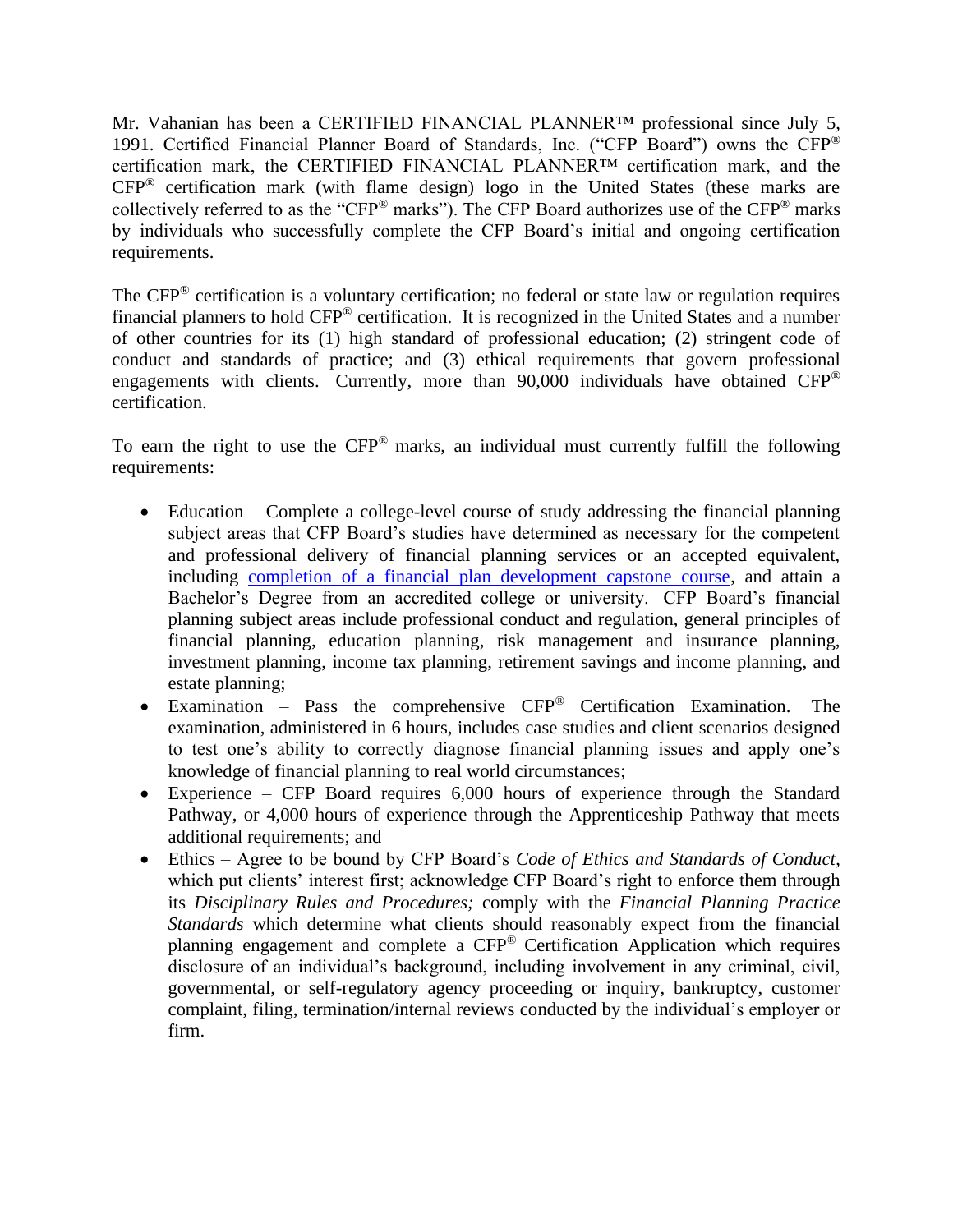Individuals who become certified must complete the following ongoing education and ethics requirements in order to maintain the right to continue to use the CFP<sup>®</sup> marks:

- Continuing Education Complete 30 hours of continuing education hours accepted by the CFP Board every two years, including two hours on the *Code of Ethics* and other parts of the *Standards of Professional Conduct*, to maintain competence and keep up with developments in the financial planning field;
- Ethics  $CFP^{\circledast}$  professionals agree to adhere to the high standards of ethics and practice outlined in CFP Board's Code of Ethics and Standards of Conduct and to acknowledge CFP Board's right to enforce them through its Disciplinary Rules and Procedures. The Code of Ethics and Standards of Conduct require that CFP® professionals provide financial planning services in the best interests of their clients; and
- Certification Application Properly complete a Certification Application to (i) acknowledge voluntary adherence to the [terms and conditions of certification with CFP](https://www.cfp.net/utility/terms-and-conditions-of-certification-and-license)  [Board](https://www.cfp.net/utility/terms-and-conditions-of-certification-and-license) and (ii) disclose any involvement in criminal and civil proceedings, inquiries or investigations, bankruptcy filings, internal reviews and customer complaints.

CFP® professionals who fail to comply with the above standards and requirements may be subject to CFP Board's enforcement process, which could result in suspension or permanent revocation of their CFP® certification.

You may [verify an individual's CFP](https://www.cfp.net/verify-a-cfp-professional)<sup>®</sup> certification and background through the CFP Board. The verification function will allow you to verify an individual's certification status, CFP Board's disciplinary history and any bankruptcy disclosures in the past ten years. Additional regulatory information may also be found through [FINRA'S BrokerCheck](https://brokercheck.finra.org/) and the [SEC's Investment](https://www.adviserinfo.sec.gov/IAPD/Default.aspx)  [Adviser Public Disclosure databases,](https://www.adviserinfo.sec.gov/IAPD/Default.aspx) which are free tools that may be used to conduct research on the background and experience of CFP® professionals and those who held CFP® certification at one time, including with respect to employment history, regulatory actions, and investmentrelated licensing information, arbitrations, and complaints.

## **Item 3 Disciplinary Information**

None.

## **Item 4 Other Business Activities**

- A. Registered Representative of Royal Alliance Associates, Inc. Mr. Vahanian is a registered representative of Royal Alliance Associates, Inc. ("Royal"), an SEC Registered and FINRA member broker-dealer. Clients may choose to engage Mr. Vahanian in his individual capacity as a registered representative of Royal, to implement investment recommendations on a commission basis.
	- 1. Conflict of Interest Based upon the compensation arrangements described below, the recommendation by Mr. Vahanian that a client purchase a securities commission product presents a conflict of interest, as the receipt of commissions or other compensation may provide an incentive to recommend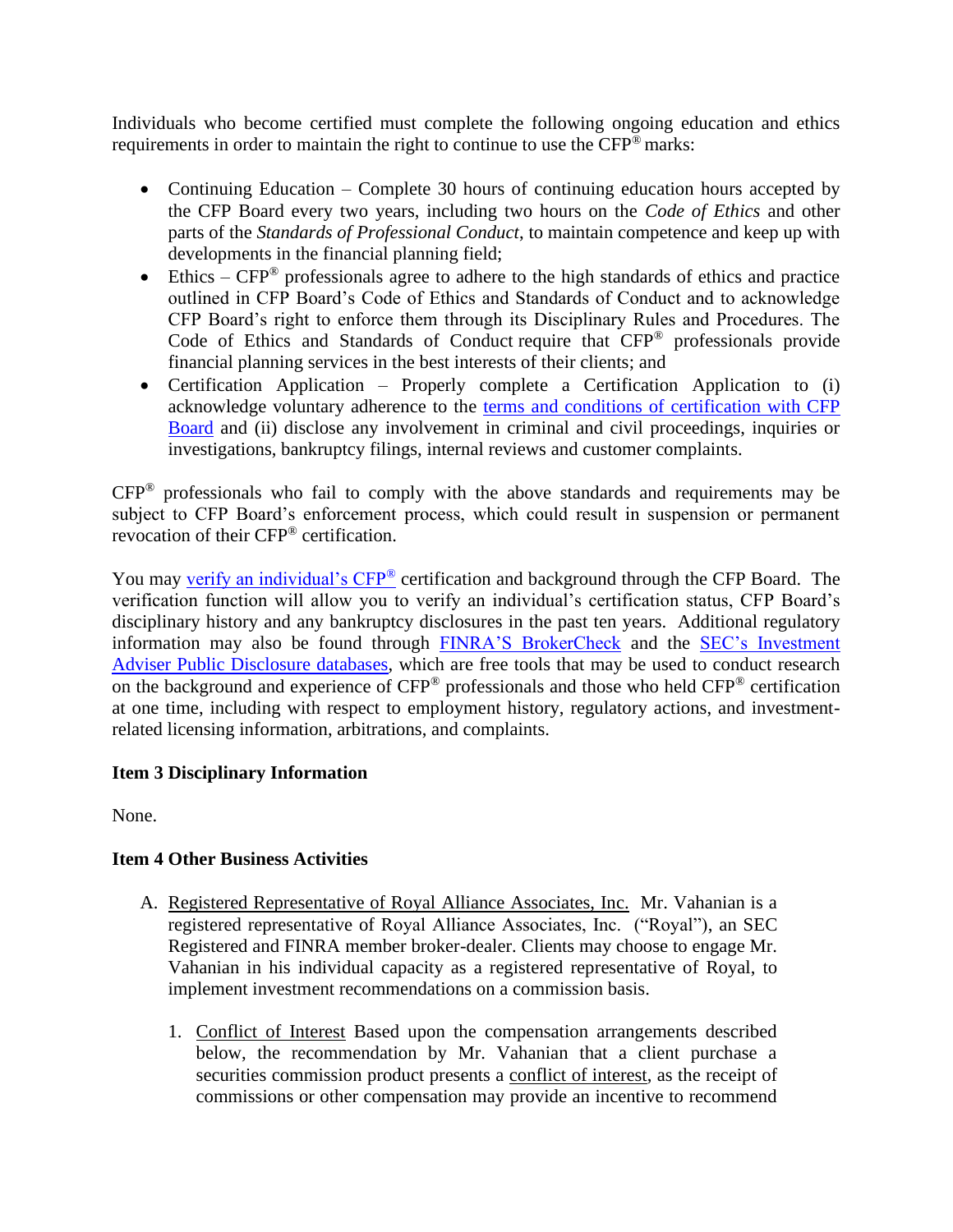investment products based on commissions or other compensation to be received, rather than on a particular client's need. No client is under any obligation to purchase any commission products from Mr. Vahanian. Clients are reminded that they may purchase investment products recommended by Vahanian through other, non-affiliated broker dealers. Vahanian's Chief Compliance Officer, Bonnie M. Boyce, remains available to address any questions that a client or prospective client may have regarding the above conflict of interest.

2. Commissions In the event the client chooses to purchase investment products through Royal, brokerage commissions will be charged by Royal to effect securities transactions, a portion of which commissions shall be paid by Royal to Mr. Vahanian. The brokerage commissions charged by Royal may be higher or lower than those charged by other broker-dealers. In addition, Royal, as well as Mr. Vahanian, relative to commission mutual fund purchases, may also receive additional ongoing 12b-1 trailing commission compensation directly from the mutual fund company during the period that the client maintains the mutual fund investment in brokerage accounts or held directly at a mutual fund company. Neither Mr. Vahanian nor Vahanian receives any ongoing 12b-1 fees on advisory accounts. The securities commission business conducted by Mr. Vahanian is separate and apart from Vahanian's investment management services discussed in Vahanian's Brochure.

In addition, Royal has provided financial assistance to Mr. Vahanian, in his separate and individual capacity as a registered representative of Royal as part of a compensation package through a series of forgivable loans ("Forgivable Loans"), one of which is still outstanding. The terms of the Forgivable Loans vary from three (3) to five (5) years in length, and constitute additional economic benefits. Under the Forgivable Loans, loan repayments due and owing by Mr. Vahanian are offset by corresponding annual payments made by Royal to Mr. Vahanian, so long as Mr. Vahanian remains continuously affiliated with, or otherwise provides continuing and uninterrupted services, for Royal, and uses best efforts to maintain client assets and accounts with Royal. The Forgivable Loans therefore incentivize Mr. Vahanian to remain affiliated with Royal in a separate individual capacity as a registered representative and to recommend that clients use and/or maintain brokerage assets with Royal. Depending upon his production through Royal, Mr. Vahanian can also qualify to attend Royal's annual invitation-only recognition event and other Royal events, which could also include discounted or free hotel, travel, and other accommodations for himself and a guest ("Event Benefits"). The receipt of the Forgivable Loans and the Event Benefits present conflicts of interest, because Mr. Vahanian is incentivized to recommend that clients utilize Royal for brokerage services in an effort to achieve loan forgiveness or maximize the scope of the Event Benefits, rather than basing such recommendations on a client's particular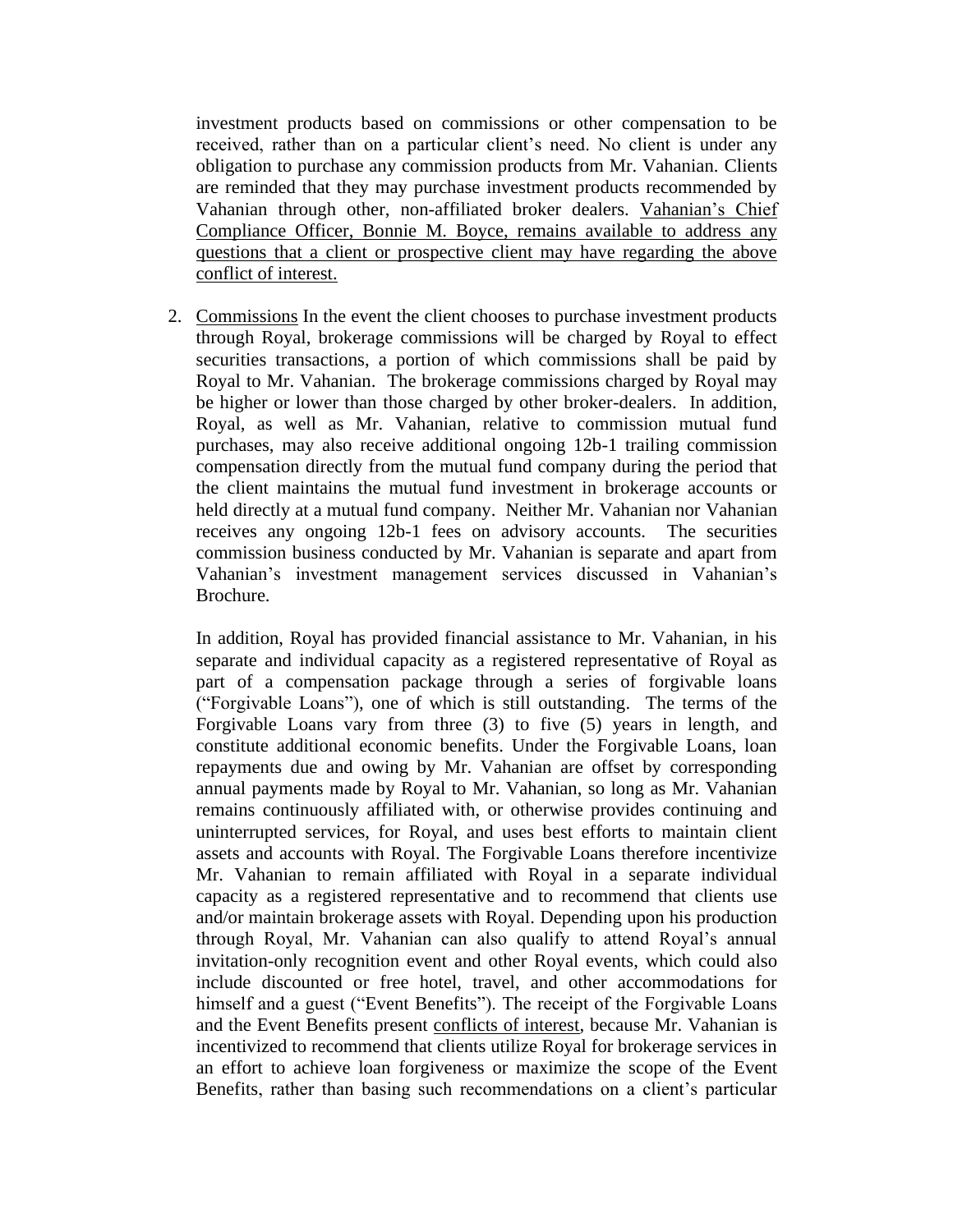needs. Clients are therefore reminded that they are not under any obligation to purchase securities commission products through Royal and/or Vahanian's representatives, and that they may purchase such securities commission products from other, non-affiliated broker-dealers and registered representatives.

B. Licensed Insurance Agent. Mr. Vahanian, in his individual capacity, is a licensed insurance agent, and may recommend the purchase of certain insurance-related products on a commission basis. Clients can engage Mr. Vahanian to purchase insurance products on a commission basis. The recommendation by Mr. Vahanian that a client purchase an insurance commission product presents a conflict of interest, as the receipt of commissions may provide an incentive to recommend investment products based on commissions to be received, rather than on a particular client's need. No client is under any obligation to purchase any insurance commission products from Mr. Vahanian. Clients are reminded that they may purchase insurance products recommended by Vahanian through other, non-affiliated insurance agents. Vahanian's Chief Compliance Officer, Bonnie M. Boyce, remains available to address any questions that a client or prospective client may have regarding the above conflict of interest.

## **Item 5 Additional Compensation**

As an owner of Vahanian, Mr. Vahanian's compensation is based, in part, on the amount of assets under Vahanian's management. Accordingly, Mr. Vahanian has a conflict of interest when recommending that Vahanian provide investment advisory services, because the recommendation could be made on the basis of compensation to be received, rather than on a client or prospective client's best interests.

#### **Item 6 Supervision**

Vahanian provides investment advisory and supervisory services in accordance with Vahanian's policies and procedures manual. The primary purpose of Vahanian's Rule 206(4)-7 policies and procedures manual is to comply with the supervision requirements of Section 203(e)(6) of the Investment Advisers Act of 1940 (the "Act"). Vahanian's Chief Compliance Officer, Bonnie M. Boyce, is primarily responsible for the implementation of Vahanian's policies and procedures and overseeing the activities of Vahanian's supervised persons under the Act. Ms. Boyce is available at (518) 583-0891.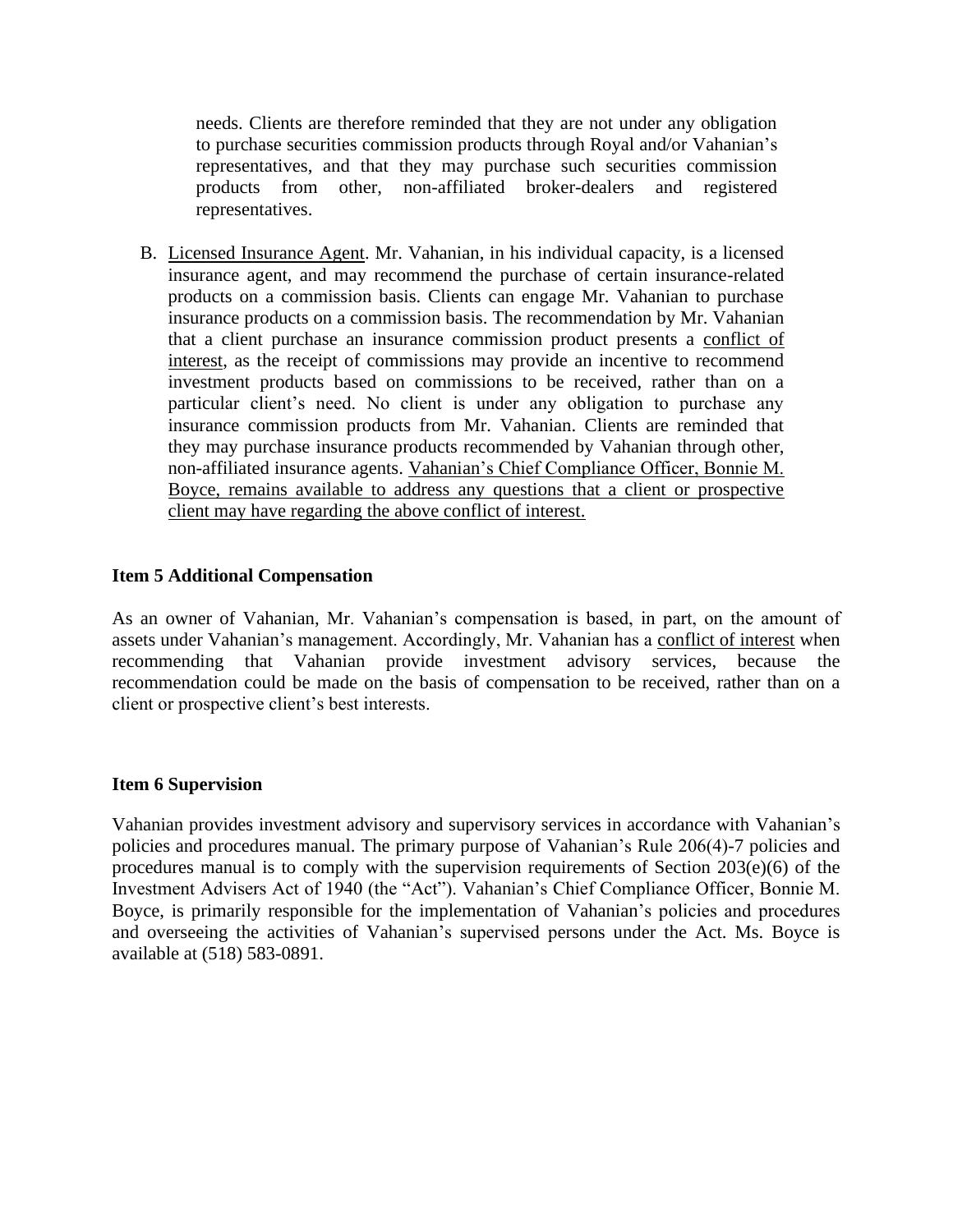## **Item 1 Cover Page**

A.

## **Bonnie Marie Boyce**

Vahanian & Associates Financial Planning Inc.

ADV Part 2B, Brochure Supplement Dated: March 28, 2022

# Contact: Bonnie M. Boyce, Chief Compliance Officer 60 Railroad Place, Suite 104 Saratoga Springs, NY 12866 www.vahanian.com

B.

This Brochure Supplement provides information about Bonnie Marie Boyce that supplements the Vahanian & Associates Financial Planning Inc. ("Vahanian") Brochure. You should have received a copy of that Brochure. Please contact Bonnie M. Boyce, Chief Compliance Officer, if you did not receive Vahanian's Brochure or if you have any questions about the contents of this supplement.

Additional information about Bonnie Marie Boyce is available on the SEC's website at [www.adviserinfo.sec.gov.](http://www.adviserinfo.sec.gov/)

## **Item 2 Education Background and Business Experience**

Bonnie Marie Boyce was born in 1963. Ms. Boyce graduated from Syracuse University in 1985, with a Bachelor's degree in Economics and French and from the State University of NY at Albany in 1991, with a Master's in Business Administration with a concentration in Finance. Ms. Boyce has been an administrative associate of Vahanian & Associates Financial Planning Inc. since February 1992 and currently also serves as Director of Financial Services and Chief Compliance Officer. Ms. Boyce has also been a non-producing representative of Royal Alliance Associates, Inc. since February 1992.

Ms. Boyce has been a CERTIFIED FINANCIAL PLANNER<sup>™</sup> professional since May 22, 1997. Certified Financial Planner Board of Standards, Inc. ("CFP Board") owns the CFP® certification mark, the CERTIFIED FINANCIAL PLANNER™ certification mark, and the CFP® certification mark (with flame design) logo in the United States (these marks are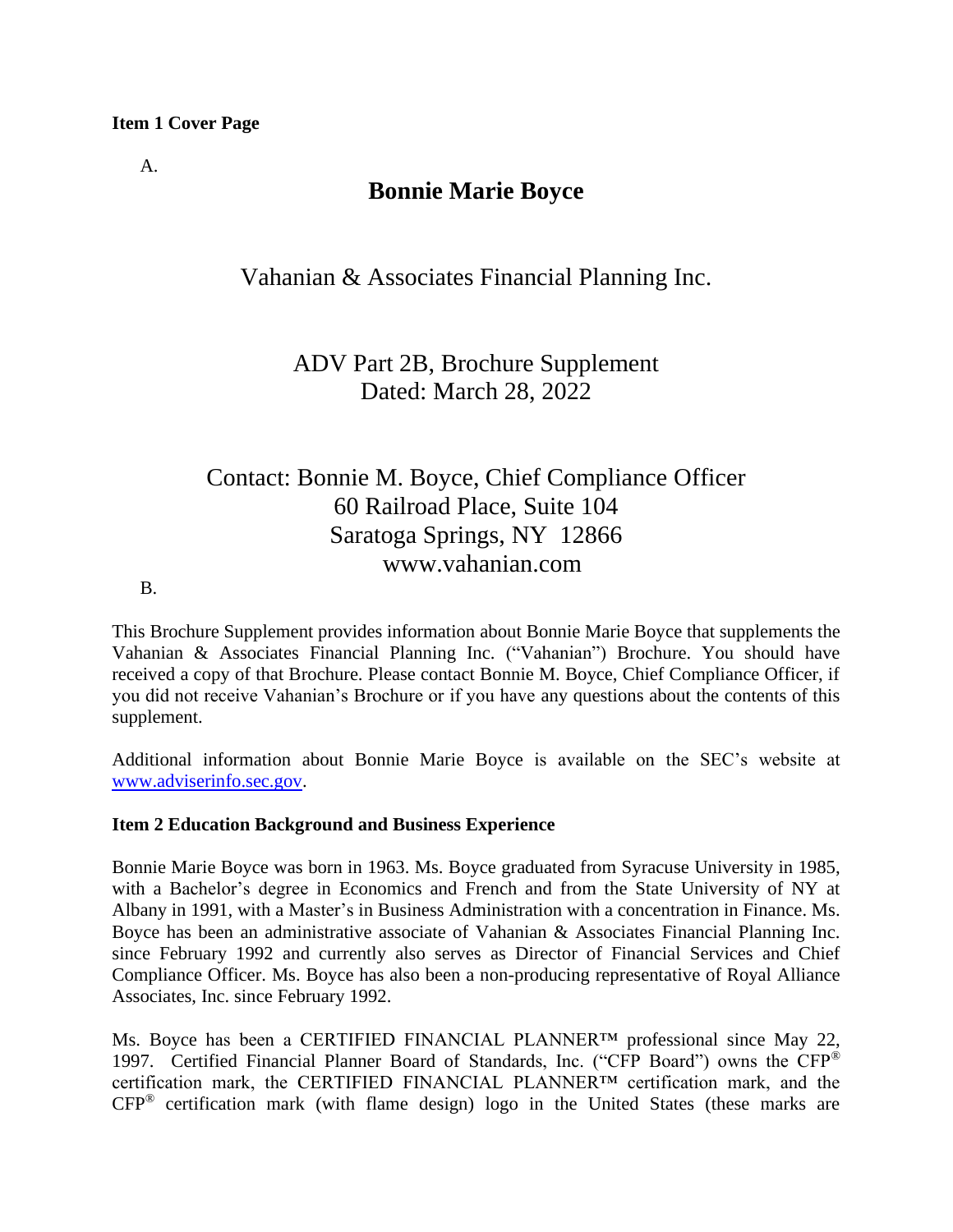collectively referred to as the "CFP® marks"). The CFP Board authorizes use of the CFP® marks by individuals who successfully complete the CFP Board's initial and ongoing certification requirements.

The CFP<sup>®</sup> certification is a voluntary certification; no federal or state law or regulation requires financial planners to hold CFP® certification. It is recognized in the United States and a number of other countries for its (1) high standard of professional education; (2) stringent code of conduct and standards of practice; and (3) ethical requirements that govern professional engagements with clients. Currently, more than 90,000 individuals have obtained CFP® certification.

To earn the right to use the CFP® marks, an individual must currently fulfill the following requirements:

- Education Complete a college-level course of study addressing the financial planning subject areas that CFP Board's studies have determined as necessary for the competent and professional delivery of financial planning services or an accepted equivalent, including [completion of a financial plan development capstone course,](https://www.cfp.net/become-a-cfp-professional/cfp-certification-requirements/education-requirement/capstone-course) and attain a Bachelor's Degree from an accredited college or university. CFP Board's financial planning subject areas include professional conduct and regulation, general principles of financial planning, education planning, risk management and insurance planning, investment planning, income tax planning, retirement savings and income planning, and estate planning;
- Examination Pass the comprehensive CFP® Certification Examination. The examination, administered in 6 hours, includes case studies and client scenarios designed to test one's ability to correctly diagnose financial planning issues and apply one's knowledge of financial planning to real world circumstances;
- Experience CFP Board requires 6,000 hours of experience through the Standard Pathway, or 4,000 hours of experience through the Apprenticeship Pathway that meets additional requirements; and
- Ethics Agree to be bound by CFP Board's *Code of Ethics and Standards of Conduct*, which put clients' interest first; acknowledge CFP Board's right to enforce them through its *Disciplinary Rules and Procedures;* comply with the *Financial Planning Practice Standards* which determine what clients should reasonably expect from the financial planning engagement and complete a CFP® Certification Application which requires disclosure of an individual's background, including involvement in any criminal, civil, governmental, or self-regulatory agency proceeding or inquiry, bankruptcy, customer complaint, filing, termination/internal reviews conducted by the individual's employer or firm.

Individuals who become certified must complete the following ongoing education and ethics requirements in order to maintain the right to continue to use the CFP® marks:

• Continuing Education – Complete 30 hours of continuing education hours accepted by the CFP Board every two years, including two hours on the *Code of Ethics* and other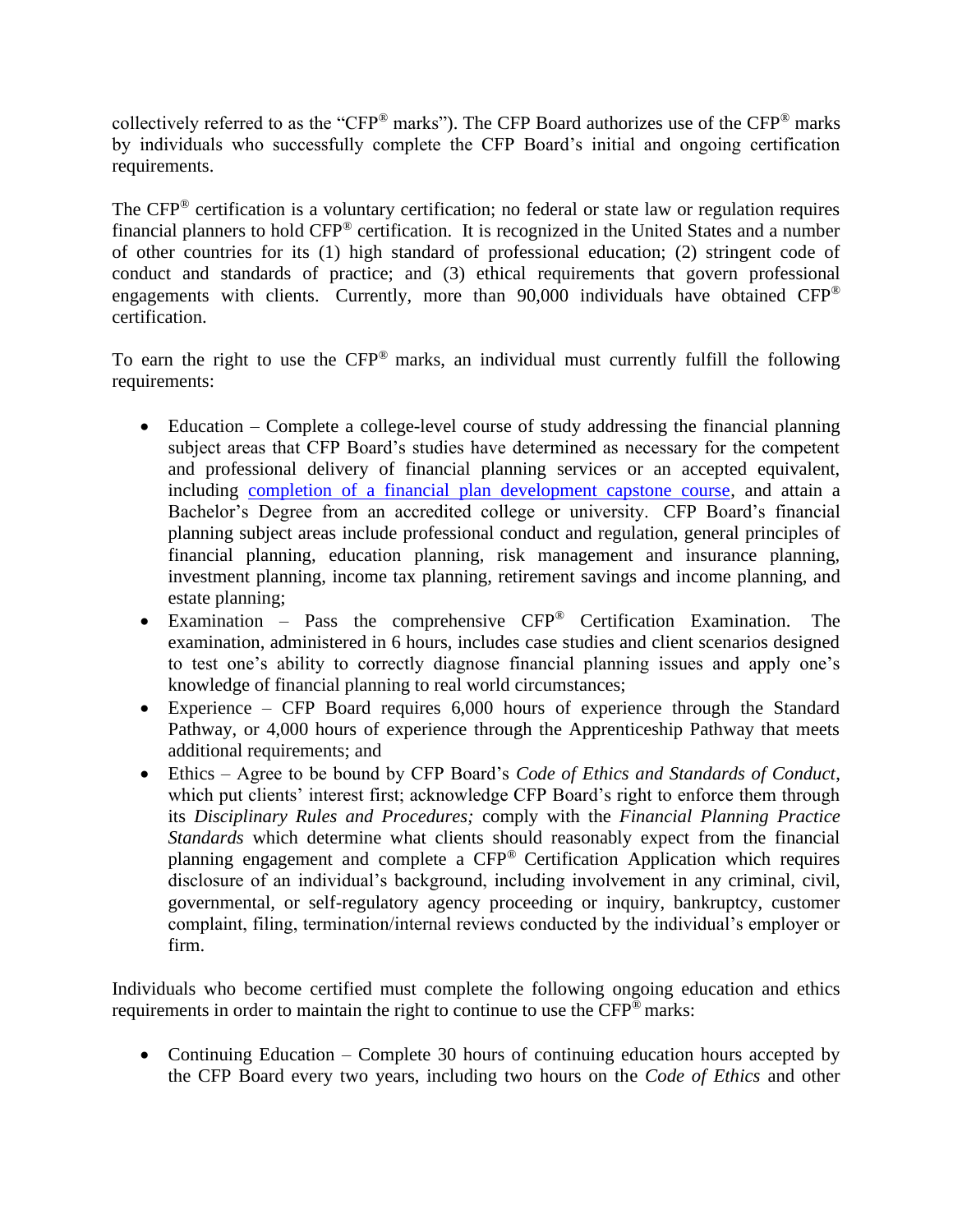parts of the *Standards of Professional Conduct*, to maintain competence and keep up with developments in the financial planning field;

- Ethics  $CFP^{\circledast}$  professionals agree to adhere to the high standards of ethics and practice outlined in CFP Board's Code of Ethics and Standards of Conduct and to acknowledge CFP Board's right to enforce them through its Disciplinary Rules and Procedures. The Code of Ethics and Standards of Conduct require that CFP® professionals provide financial planning services in the best interests of their clients; and
- Certification Application Properly complete a Certification Application to (i) acknowledge voluntary adherence to the [terms and conditions of certification with CFP](https://www.cfp.net/utility/terms-and-conditions-of-certification-and-license)  [Board](https://www.cfp.net/utility/terms-and-conditions-of-certification-and-license) and (ii) disclose any involvement in criminal and civil proceedings, inquiries or investigations, bankruptcy filings, internal reviews and customer complaints.

CFP® professionals who fail to comply with the above standards and requirements may be subject to CFP Board's enforcement process, which could result in suspension or permanent revocation of their CFP® certification.

You may [verify an individual's CFP](https://www.cfp.net/verify-a-cfp-professional)® certification and background through the CFP Board. The verification function will allow you to verify an individual's certification status, CFP Board's disciplinary history and any bankruptcy disclosures in the past ten years. Additional regulatory information may also be found through [FINRA'S BrokerCheck](https://brokercheck.finra.org/) and the [SEC's Investment](https://www.adviserinfo.sec.gov/IAPD/Default.aspx)  [Adviser Public Disclosure databases,](https://www.adviserinfo.sec.gov/IAPD/Default.aspx) which are free tools that may be used to conduct research on the background and experience of CFP® professionals and those who held CFP® certification at one time, including with respect to employment history, regulatory actions, and investmentrelated licensing information, arbitrations, and complaints.

## **Item 3 Disciplinary Information**

None.

## **Item 4 Other Business Activities**

- A. Non Producing Representative of Royal Alliance Associates, Inc. Ms. Boyce is a non-producing representative of Royal Alliance Associates, Inc. ("Royal"), an SEC Registered and FINRA member broker-dealer.
	- 1. Conflict of Interest The recommendation by Ms. Boyce that a client purchase a securities commission product presents a conflict of interest, as the receipt of commissions may provide an incentive to recommend investment products based on commissions to be received, rather than on a particular client's need. No client is under any obligation to purchase any commission products from Ms. Boyce. Clients are reminded that they may purchase investment products recommended by Vahanian through other, non-affiliated broker dealers. Vahanian's Chief Compliance Officer, Bonnie M. Boyce, remains available to address any questions that a client or prospective client may have regarding the above conflict of interest.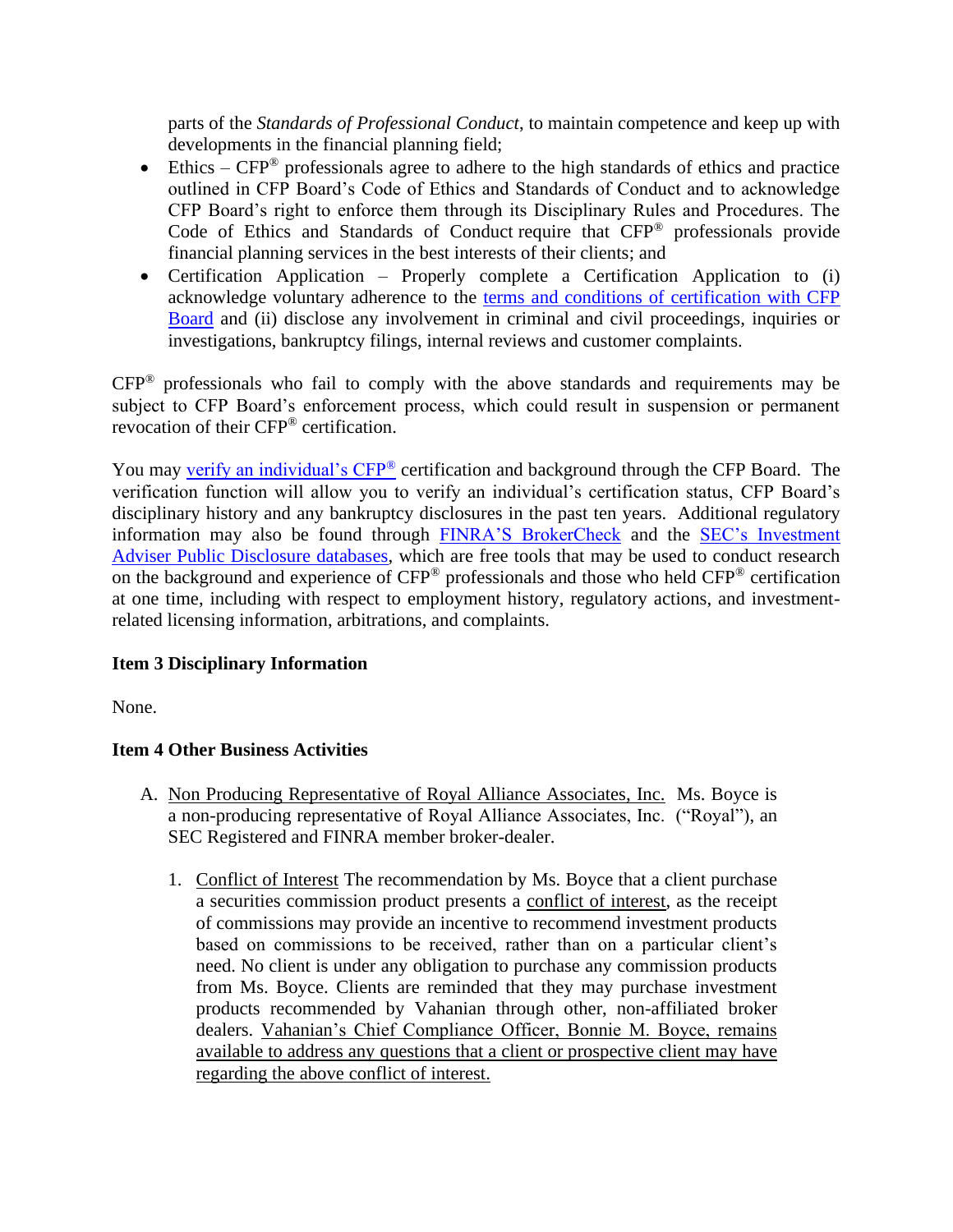- 2. Commissions If the client chooses to purchase investment products through Royal, brokerage commissions will be charged by Royal to execute securities transactions, and a portion of those commissions would be paid by Royal to the producing registered representative. However, Ms. Boyce is currently a non-producing representative and therefore, clients cannot currently purchase securities products on a commission basis through Ms. Boyce. Nonetheless, clients are reminded that the brokerage commissions charged by Royal may be higher or lower than those charged by other broker-dealers. In addition, Royal, as well as the producing registered representative, relative to commission mutual fund purchases, may also receive additional ongoing 12b-1 trailing commission compensation directly from the mutual fund company during the period that the client maintains the mutual fund investment in brokerage accounts or held directly at a mutual fund company. Neither Ms. Boyce nor Vahanian receives any ongoing 12b-1 fees on advisory accounts. The securities commission business conducted by Ms. Boyce is separate and apart from Vahanian's investment management services discussed in Vahanian's Brochure.
- B. Licensed Insurance Agent. Ms. Boyce, in her individual capacity, is a licensed insurance agent who may recommend the purchase of certain insurance-related products on a commission basis through Jeffrey Vahanian. The recommendation by Ms. Boyce that a client purchase an insurance commission product presents a conflict of interest, as the receipt of commissions may provide an incentive to recommend investment products based on commissions to be received, rather than on a particular client's need. No client is under any obligation to purchase any insurance commission products through Mr. Vahanian. Clients are reminded that they may purchase insurance products recommended by Vahanian through other, non-affiliated insurance agents. Vahanian's Chief Compliance Officer, Bonnie M. Boyce, remains available to address any questions that a client or prospective client may have regarding the above conflict of interest.

## **Item 5 Additional Compensation**

None.

## **Item 6 Supervision**

Vahanian provides investment advisory and supervisory services in accordance with Vahanian's policies and procedures manual. The primary purpose of Vahanian's Rule 206(4)-7 policies and procedures manual is to comply with the supervision requirements of Section  $203(e)(6)$  of the Investment Advisers Act of 1940 (the "Act"). Vahanian's Chief Compliance Officer, Bonnie M. Boyce, is primarily responsible for the implementation of Vahanian's policies and procedures and overseeing the activities of Vahanian's supervised persons under the Act. Ms. Boyce is available at (518) 583-0891.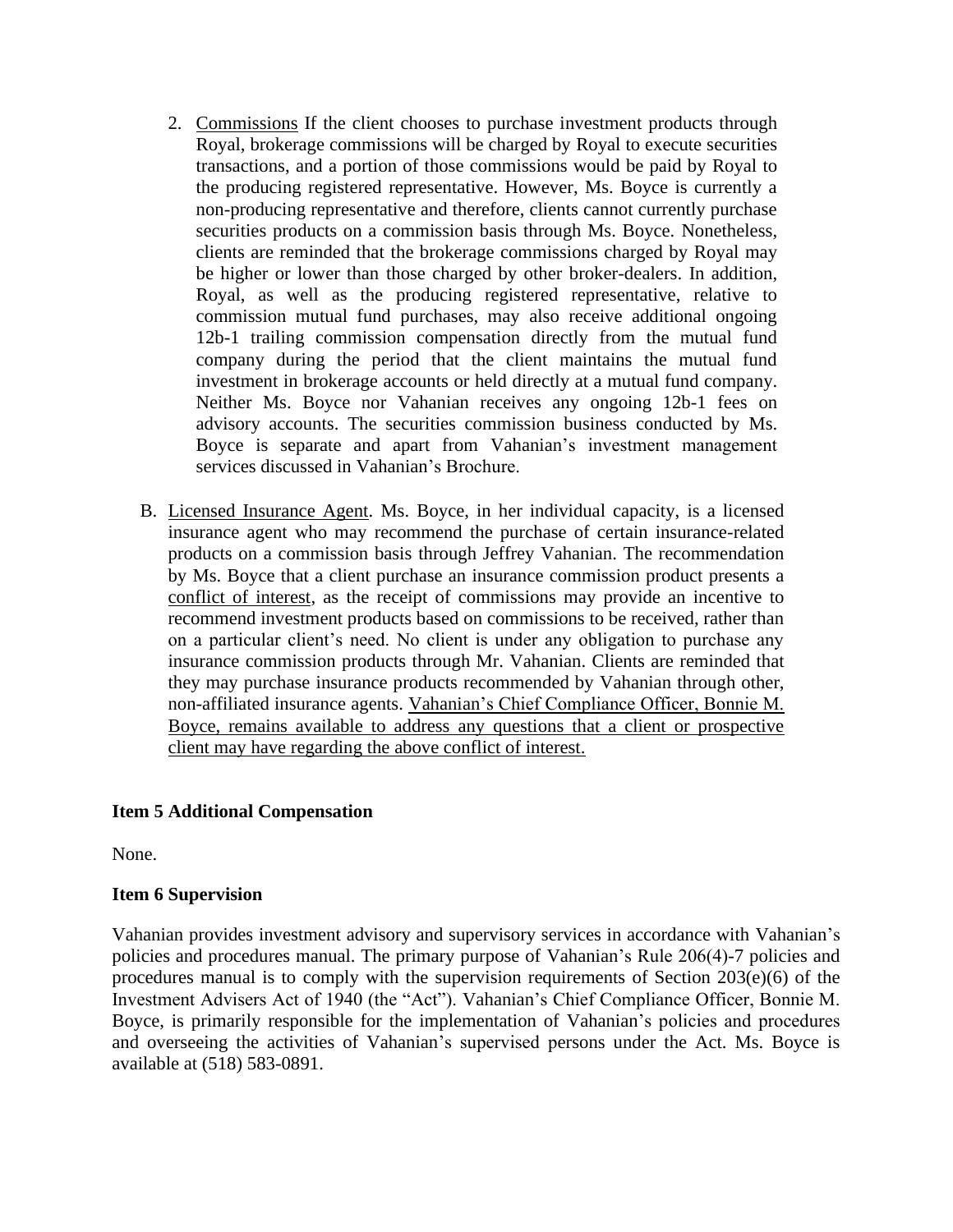A.

# **Cameron V. Corsi**

Vahanian & Associates Financial Planning Inc.

ADV Part 2B, Brochure Supplement Dated: March 28, 2022

# Contact: Bonnie M. Boyce, Chief Compliance Officer 60 Railroad Place, Suite 104 Saratoga Springs, NY 12866 www.vahanian.com

## B.

This Brochure Supplement provides information about Cameron V. Corsi that supplements the Vahanian & Associates Financial Planning Inc. ("Vahanian") Brochure. You should have received a copy of that Brochure. Please contact Bonnie M. Boyce, Chief Compliance Officer, if you did not receive Vahanian's Brochure or if you have any questions about the contents of this supplement.

Additional information about Cameron V. Corsi is available on the SEC's website at [www.adviserinfo.sec.gov.](http://www.adviserinfo.sec.gov/)

## **Item 2 Education Background and Business Experience**

Cameron V. Corsi was born in 1988. Ms. Corsi graduated from Boston College in 2010, with a Bachelor of Arts degree in English. Since February 2019, Ms. Corsi has been the Director of Business Development & Investment Research of Vahanian & Associates Financial Planning. From October 2017 to February 2019, Ms. Corsi was the Director of Business Development at Vahanian and from October 2016 to October 2017, she was a Financial Planning Associate. Ms. Corsi has also been a Non Producing Registered Representative of Royal Alliance Associates, Inc. since October 2016. From June 2013 to July 2016, Ms. Corsi was a Non Producing Registered Representative of Goldman, Sachs & Co.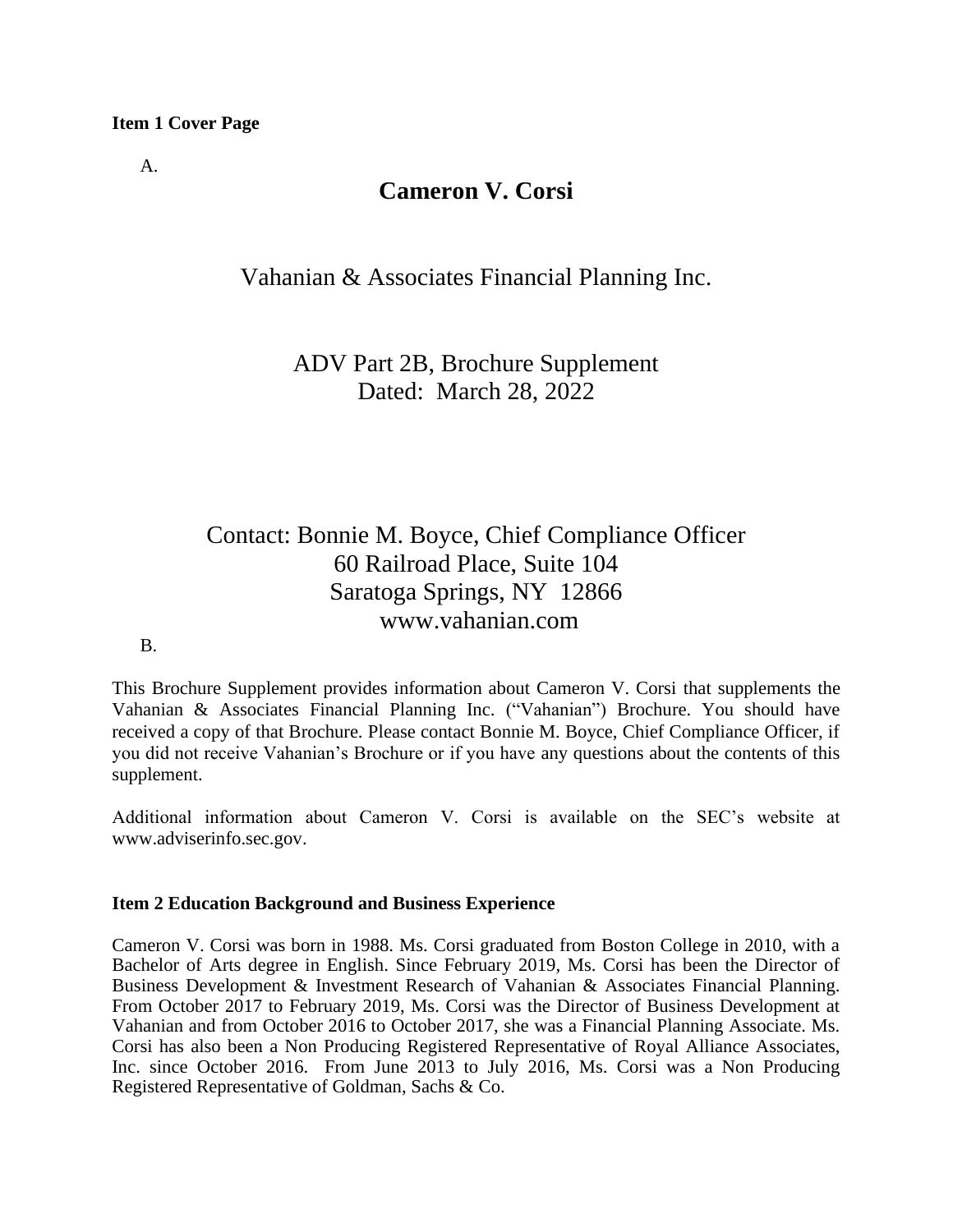## **Item 3 Disciplinary Information**

None.

## **Item 4 Other Business Activities**

- A. Non Producing Representative of Royal Alliance Associates, Inc. Ms. Corsi is a non-producing representative of Royal Alliance Associates, Inc. ("Royal"), an SEC Registered and FINRA member broker-dealer.
	- 1. Conflict of Interest The recommendation by Ms. Corsi that a client purchase a securities commission product presents a conflict of interest, as the receipt of commissions may provide an incentive to recommend investment products based on commissions to be received, rather than on a particular client's need. No client is under any obligation to purchase any commission products from Ms. Corsi. Clients are reminded that they may purchase investment products recommended by Vahanian through other, non-affiliated broker dealers. Vahanian's Chief Compliance Officer, Bonnie M. Boyce, remains available to address any questions that a client or prospective client may have regarding the above conflict of interest.
	- 2. Commissions If the client chooses to purchase investment products through Royal, brokerage commissions will be charged by Royal to execute securities transactions, and a portion of those commissions would be paid by Royal to the producing registered representative. However, Ms. Corsi is currently a non-producing representative and therefore, clients cannot currently purchase securities products on a commission basis through Ms. Corsi. Nonetheless, clients are reminded that the brokerage commissions charged by Royal may be higher or lower than those charged by other broker-dealers. In addition, Royal, as well as the producing registered representative, relative to commission mutual fund purchases, may also receive additional ongoing 12b-1 trailing commission compensation directly from the mutual fund company during the period that the client maintains the mutual fund investment in brokerage accounts or held directly at a mutual fund company. Neither Ms. Corsi nor Vahanian receives any ongoing 12b-1 fees on advisory accounts. The securities commission business conducted by Ms. Corsi is separate and apart from Vahanian's investment management services discussed in Vahanian's Brochure.
- B. Ms. Corsi is not actively engaged in any non-investment-related business or occupation for compensation.

## **Item 5 Additional Compensation**

None